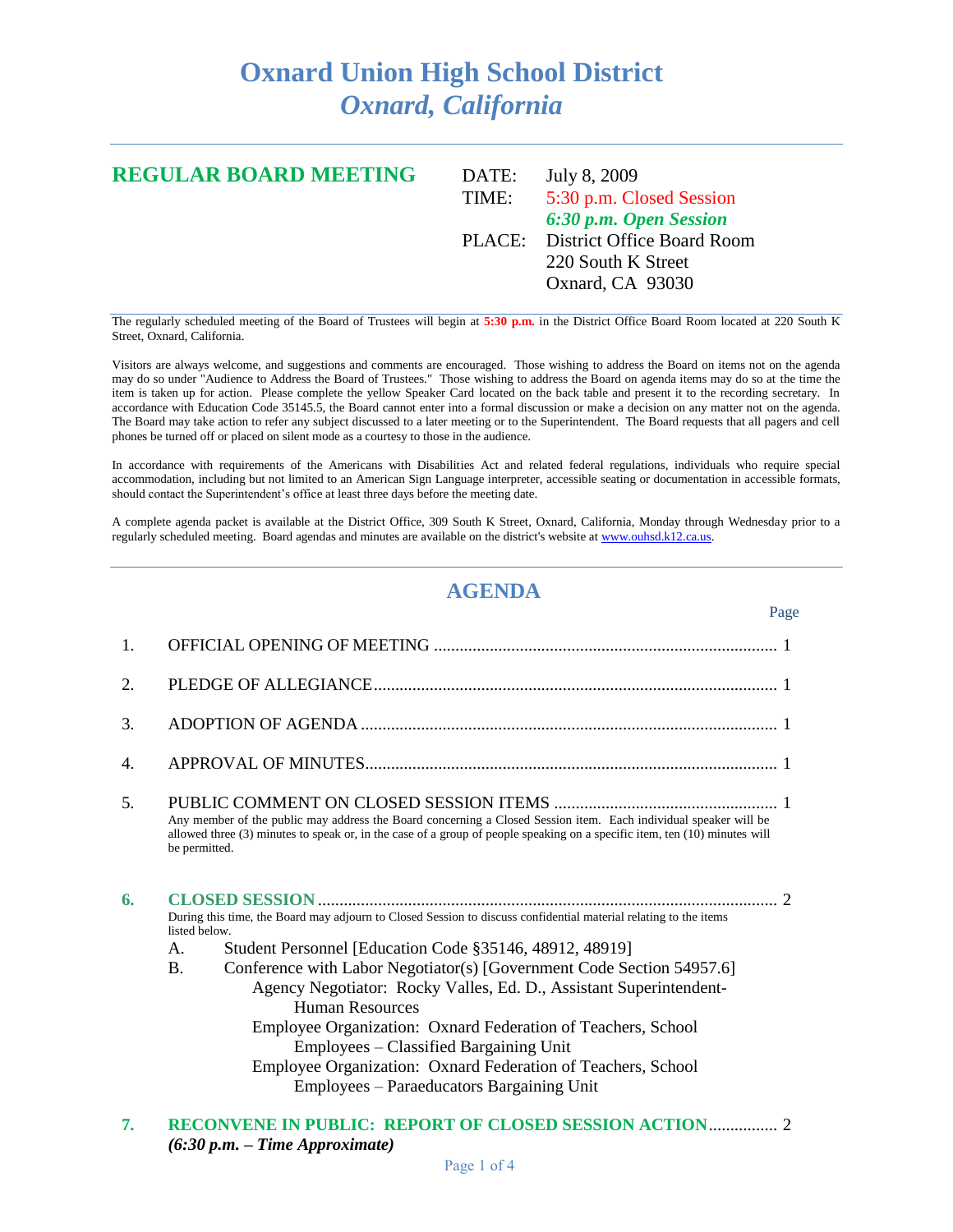Board Meeting Agenda July 8, 2009

|     |           |                                                                                                                                                                                                                                                                                                                                                                                                                                                                                                                                                                         | Page |
|-----|-----------|-------------------------------------------------------------------------------------------------------------------------------------------------------------------------------------------------------------------------------------------------------------------------------------------------------------------------------------------------------------------------------------------------------------------------------------------------------------------------------------------------------------------------------------------------------------------------|------|
| 8.  |           |                                                                                                                                                                                                                                                                                                                                                                                                                                                                                                                                                                         |      |
|     |           | Those persons wishing to address the Board may do so at this time by completing a yellow Speaker Card, located on the<br>back table, and presenting it to the recording secretary. Please address your comments to the Board President.<br>Individual presentations are limited to three (3) minutes each, or in the case of a group of people speaking on a specific<br>item, ten (10) minutes will be permitted. Please refer to the complete text of Oxnard Union High School District Board<br>Policy 910: Procedures for Communicating with the Board of Trustees. |      |
| 9.  |           |                                                                                                                                                                                                                                                                                                                                                                                                                                                                                                                                                                         |      |
|     | А.        | General District Acknowledgements/Updates: Superintendent                                                                                                                                                                                                                                                                                                                                                                                                                                                                                                               |      |
|     |           | Response to Ventura County Grand Jury Report 2008-09                                                                                                                                                                                                                                                                                                                                                                                                                                                                                                                    |      |
| 10. |           | <b>CONSENT CALENDAR</b>                                                                                                                                                                                                                                                                                                                                                                                                                                                                                                                                                 |      |
|     | А.        |                                                                                                                                                                                                                                                                                                                                                                                                                                                                                                                                                                         |      |
|     | <b>B.</b> | Consideration of Approval of Student Expulsion by Voluntary Agreement of the                                                                                                                                                                                                                                                                                                                                                                                                                                                                                            |      |
|     |           | School Principal, the Student, and the Student's Parent/Guardian, as per                                                                                                                                                                                                                                                                                                                                                                                                                                                                                                |      |
|     |           |                                                                                                                                                                                                                                                                                                                                                                                                                                                                                                                                                                         |      |
|     | C.        | Consideration of Approval of Quarterly Report of Administrative Regulation                                                                                                                                                                                                                                                                                                                                                                                                                                                                                              |      |
|     |           | 1312(a) - Williams Uniform Complaint Procedures                                                                                                                                                                                                                                                                                                                                                                                                                                                                                                                         |      |
|     | D.<br>Ε.  |                                                                                                                                                                                                                                                                                                                                                                                                                                                                                                                                                                         |      |
|     |           | Consideration of Approval of ACHS Trip Request for 14 Students and Four (4)<br>Chaperones to Attend Wrestling Tournament in Las Vegas, Nevada,                                                                                                                                                                                                                                                                                                                                                                                                                          |      |
|     |           |                                                                                                                                                                                                                                                                                                                                                                                                                                                                                                                                                                         |      |
|     | F.        | Consideration of Waiver of California High School Exit Exam (CAHSEE)                                                                                                                                                                                                                                                                                                                                                                                                                                                                                                    |      |
|     |           |                                                                                                                                                                                                                                                                                                                                                                                                                                                                                                                                                                         |      |
|     | G.        | Consideration of Adopting an Approved List of Memberships, Conferences,                                                                                                                                                                                                                                                                                                                                                                                                                                                                                                 |      |
|     |           |                                                                                                                                                                                                                                                                                                                                                                                                                                                                                                                                                                         |      |
|     | Η.        | Consideration of Approval of Notice of Completion of the New Double-Sided                                                                                                                                                                                                                                                                                                                                                                                                                                                                                               |      |
|     |           |                                                                                                                                                                                                                                                                                                                                                                                                                                                                                                                                                                         |      |
|     | I.        | Consideration of Renewal of Agreement for Legal Services with Fagen Friedman                                                                                                                                                                                                                                                                                                                                                                                                                                                                                            |      |
|     | J.        | Consideration of Approval of School Max and Oracle Maintenance Renewals for                                                                                                                                                                                                                                                                                                                                                                                                                                                                                             |      |
|     |           |                                                                                                                                                                                                                                                                                                                                                                                                                                                                                                                                                                         |      |
|     | K.        | Consideration of Approval of Agreements with Walgreens, Mail Shop, Jersey                                                                                                                                                                                                                                                                                                                                                                                                                                                                                               |      |
|     |           | Mike's and Oxnard College Cafeteria for Vocational Training of Special                                                                                                                                                                                                                                                                                                                                                                                                                                                                                                  |      |
|     |           |                                                                                                                                                                                                                                                                                                                                                                                                                                                                                                                                                                         |      |
|     | L.        |                                                                                                                                                                                                                                                                                                                                                                                                                                                                                                                                                                         |      |
|     | M.        | Consideration of Approval to Extend Contract One (1) Year for Gas and Diesel                                                                                                                                                                                                                                                                                                                                                                                                                                                                                            |      |
|     |           |                                                                                                                                                                                                                                                                                                                                                                                                                                                                                                                                                                         |      |
|     | N.        | Consideration of Approval to Purchase Dell Computer Equipment, Utilizing                                                                                                                                                                                                                                                                                                                                                                                                                                                                                                |      |
|     |           | Western States Contracting Alliance Master Agreement for Dell Marketing                                                                                                                                                                                                                                                                                                                                                                                                                                                                                                 |      |
|     |           |                                                                                                                                                                                                                                                                                                                                                                                                                                                                                                                                                                         |      |
|     | 0.        | Consideration of Approval of the Proposal from Flewelling & Moody Architects                                                                                                                                                                                                                                                                                                                                                                                                                                                                                            |      |
|     |           | for Design Phase of Channel Islands High School Academy of Automotive                                                                                                                                                                                                                                                                                                                                                                                                                                                                                                   |      |
|     |           |                                                                                                                                                                                                                                                                                                                                                                                                                                                                                                                                                                         |      |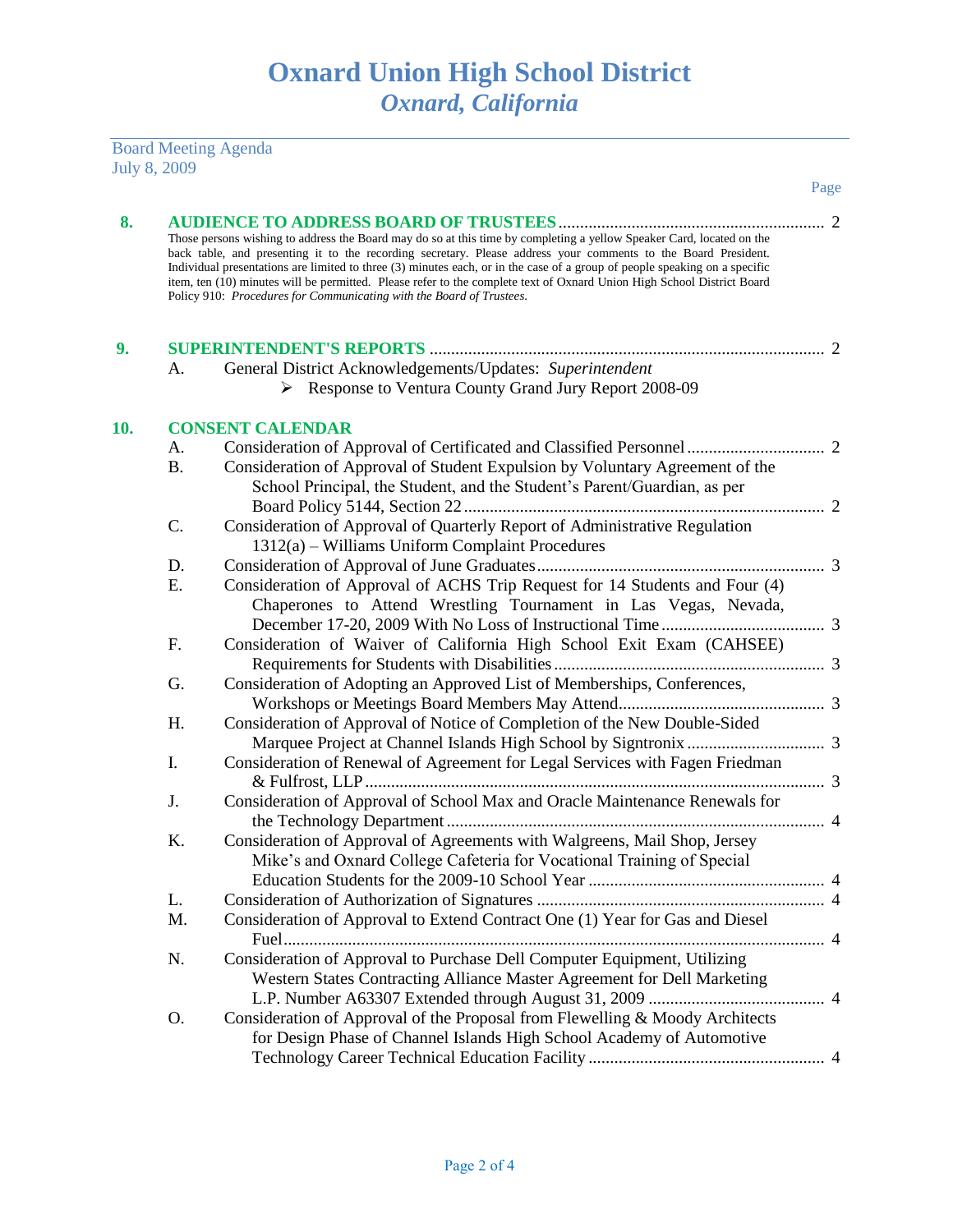Board Meeting Agenda July 8, 2009

| 10. |           | <b>CONSENT CALENDAR - Continued</b>                                              | Page |
|-----|-----------|----------------------------------------------------------------------------------|------|
|     | P.        | Consideration of Approval of Agreement between the Trustees of The California    |      |
|     |           | State University (CSU), California Academic Partnership Program (CAPP)           |      |
|     |           | and Oxnard Union High School District for the Expository Literacy Grant at       |      |
|     |           |                                                                                  |      |
|     |           | Consideration of Approval of the Proposal from PSWC Group Architects for an      |      |
|     | Q.        |                                                                                  |      |
|     |           | Addition to Accommodate New Freezer and Refrigerator at Pacifica High            |      |
|     |           |                                                                                  |      |
|     | R.        | Consideration of Approval of the Proposal from PSWC Group Architects to          |      |
|     |           | Convert Two (2) Existing Home Economics Classrooms into Commercial               |      |
|     |           |                                                                                  |      |
|     | S.        | Consideration of Approval of the Proposal from PSWC Group Architects to          |      |
|     |           | Convert an Existing Classroom into a Commercial Kitchen Style Classroom at       |      |
|     |           |                                                                                  |      |
|     | T.        | Consideration of Adoption of Resolution No. 09-31, Resolution to Change          |      |
|     |           |                                                                                  |      |
|     | U.        | Consideration of Adoption of Resolution No. 09-33, Resolution to Change          |      |
|     |           | Authorized Signatures for the Revolving Cash Fund and Suspense Account 5         |      |
|     | V.        | Consideration of Approval of Inter-Agency Agreement between Oxnard Union         |      |
|     |           | High School District to Provide Meals to Ventura County Office of Education      |      |
|     |           |                                                                                  |      |
|     | W.        | Consideration of Approval to Purchase Nortel VoIP Telephones through Dell,       |      |
|     |           | Utilizing Western States Contracting Alliance Master Agreement for Dell          |      |
|     |           |                                                                                  |      |
|     | X.        | Consideration of Approval to Solicit Formal Bids for Transportation Services for |      |
|     | Y.        |                                                                                  |      |
|     | Z.        |                                                                                  |      |
|     | AA.       |                                                                                  |      |
| 11. |           | <b>ACTION ITEMS</b>                                                              |      |
|     | А.        | Consideration of Approval to Submit Response to Ventura County Grand Jury        |      |
|     |           |                                                                                  |      |
|     | <b>B.</b> | Consideration of Approval of Resolution No. 09-23 Resolution Eliminating         |      |
|     |           | Position and Ordering Layoff in the Classified Service Due to Lack of Funds      |      |
|     |           |                                                                                  |      |
|     | C.        | Consideration of Youth Services Officers (YSO) Contract and Canine Detection     |      |
|     |           |                                                                                  |      |
|     | D.        | Consideration of Nomination of Senator and/or Assembly Member for CSBA's         |      |
|     |           |                                                                                  |      |
| 12. |           | <b>BOARD MEMBERS' REPORTS AND COMMUNICATIONS</b>                                 |      |
|     | А.        |                                                                                  |      |
|     | <b>B.</b> |                                                                                  |      |
|     | C.        |                                                                                  |      |
|     |           |                                                                                  |      |
| 13. |           |                                                                                  |      |